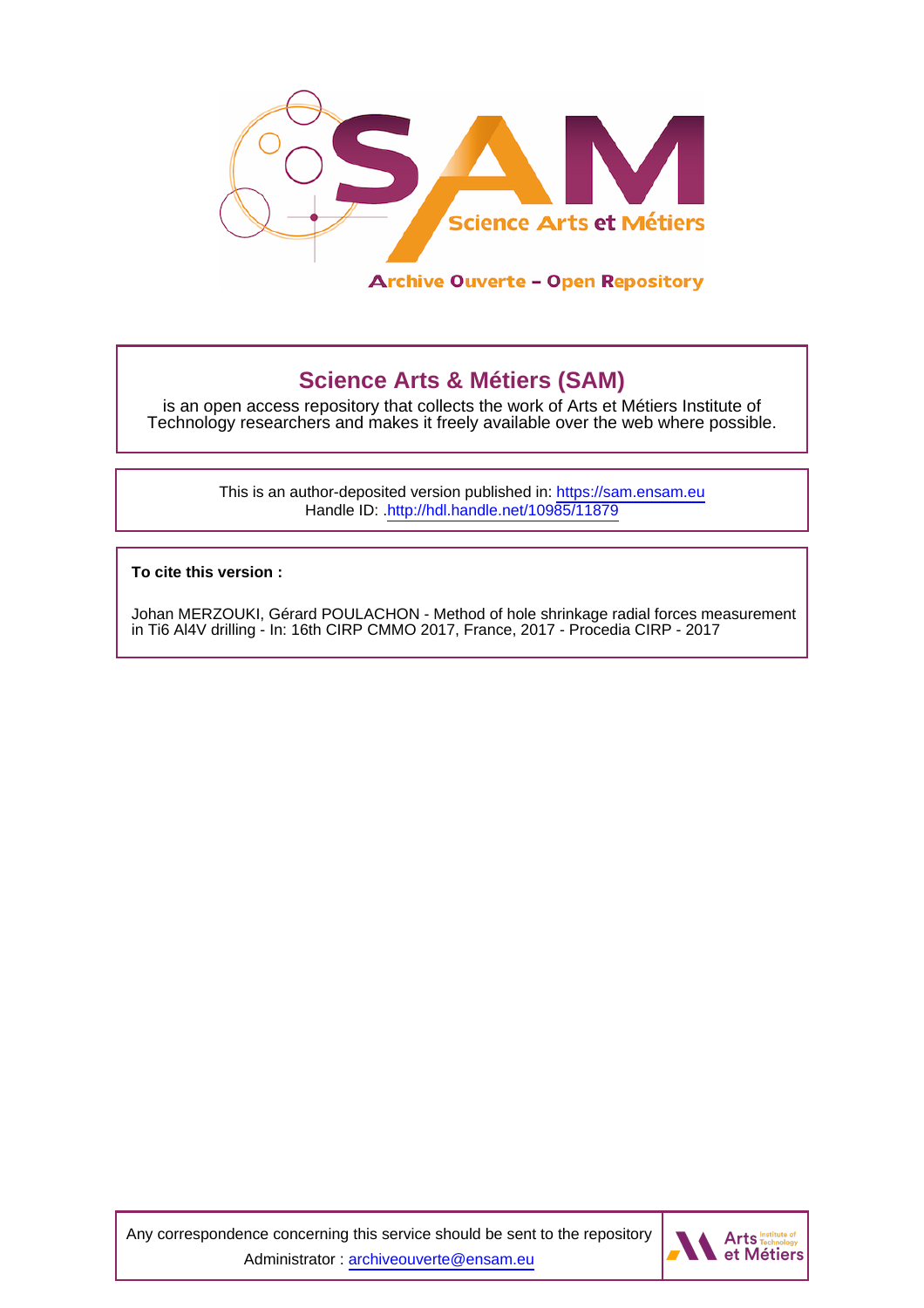

Available online at www.sciencedirect.com



Procedia CIRP 58 (2017) 629 - 634



16<sup>th</sup> CIRP Conference on Modelling of Machining Operations

## Method of hole shrinkage radial forces measurement in Ti6Al4V drilling

Johan Merzouki<sup>a,c\*</sup>, Gérard Poulachon<sup>a</sup>, Frédéric Rossi<sup>a</sup>, Yessine Ayed<sup>b</sup>, Guillaume Abrivard<sup>c</sup>

*<sup>a</sup> LaBoMaP – Arts et Métiers ParisTech Cluny, Rue Porte de Paris, 71250 CLUNY, France. <sup>b</sup> LAMPA - Arts et Métiers ParisTech Angers, 2 boulevard du Ronceray, 49035 ANGERS, France c Airbus Group Innovations - Centre Technocampus EMC2, Chemin du Chaffault, 44340 BOUGUENAIS, France.*

\* Corresponding author. Tel.: +33 6 15 44 36 50. *E-mail address:* johan.merzouki@ensam.eu

#### **Abstract**

This work deals with the phenomenon of hole shrinkage during Ti6Al4V drilling. Indeed, the shape and dimensions of the drilled hole, as well as the heat generated by the operation depend on this phenomenon which is caused by multiple factors, including the relaxation of internal residual stresses, thermal expansion and diverse thermomechanical loads applied to the workpiece and the tool. Nevertheless, the present study focuses only on the mechanical aspect and especially aims at showing the development of an innovative method to measure the radial forces induced by the hole shrinkage phenomenon.

© 2017 The Authors. Published by Elsevier B.V. © 2017 The Authors. Published by Elsevier B.V. This is an open access article under the CC BY-NC-ND license (http://creativecommons.org/licenses/by-nc-nd/4.0/).

Peer-review under responsibility of the scientific committee of The 16th CIRP Conference on Modelling of Machining Operations

*Keywords:* Drilling;.Force; Hole shrinkage.

#### **1. Introduction**

 On account of the major economic and ecological stakes to which the aeronautic industry stakeholders had to react during the last decades, the composite mass percentage in aircrafts never stopped to increase and reached more than 50% in 2013 for the Airbus A350. Indeed, the aim always being to build lighter aircrafts, aluminum alloys (which represented more than 75% of the total mass in the 70') were gradually replaced by other materials which were considered to have more advantageous mechanical properties to weight ratios and especially by CFRP (Carbon Fiber Reinforced Plastic). Since the CFRP/titanium alloy pair demonstrates a better thermal and electrochemical compatibility compared to the CFRP/aluminum alloy pair, the use of titanium alloys in aircraft increased as well and reached 14% of the mass for the Airbus A350.

 Therefore, many assembly cases are currently CFRP/Ti6Al4V hybrid stacks for which the goal is to be able to drill them in one shot, just as it was done for metal/metal stacks. Studies were carried out concerning hybrid stacks drilling and highlighted that the elevated temperatures during the Ti6Al4V drilling were mainly responsible for the nonfulfilment of aeronautical specifications and the quick tool wear. Based on these observations, the idea of using the cryogenic assistance in hybrid stacks drilling emerged: cooling down the cutting area by using liquid nitrogen instead of classic modes of lubrication and cooling.

 The main goal of this research is to understand the causes of hole shrinkage which occurs in Ti6Al4V drilling and is believed to be the root cause of temperature increases. Indeed, once the causes and effects will be well identified, the understanding of the cryogenic assistance input will be within reach. Nevertheless, as explained in the abstract, the present study concentrates on the development of a method designed to measure radial forces induced by hole shrinkage in Ti6Al4V drilling and is only a step in the whole study.

2212-8271 © 2017 The Authors. Published by Elsevier B.V. This is an open access article under the CC BY-NC-ND license (http://creativecommons.org/licenses/by-nc-nd/4.0/).

Peer-review under responsibility of the scientific committee of The 16th CIRP Conference on Modelling of Machining Operations doi: 10.1016/j.procir.2017.03.226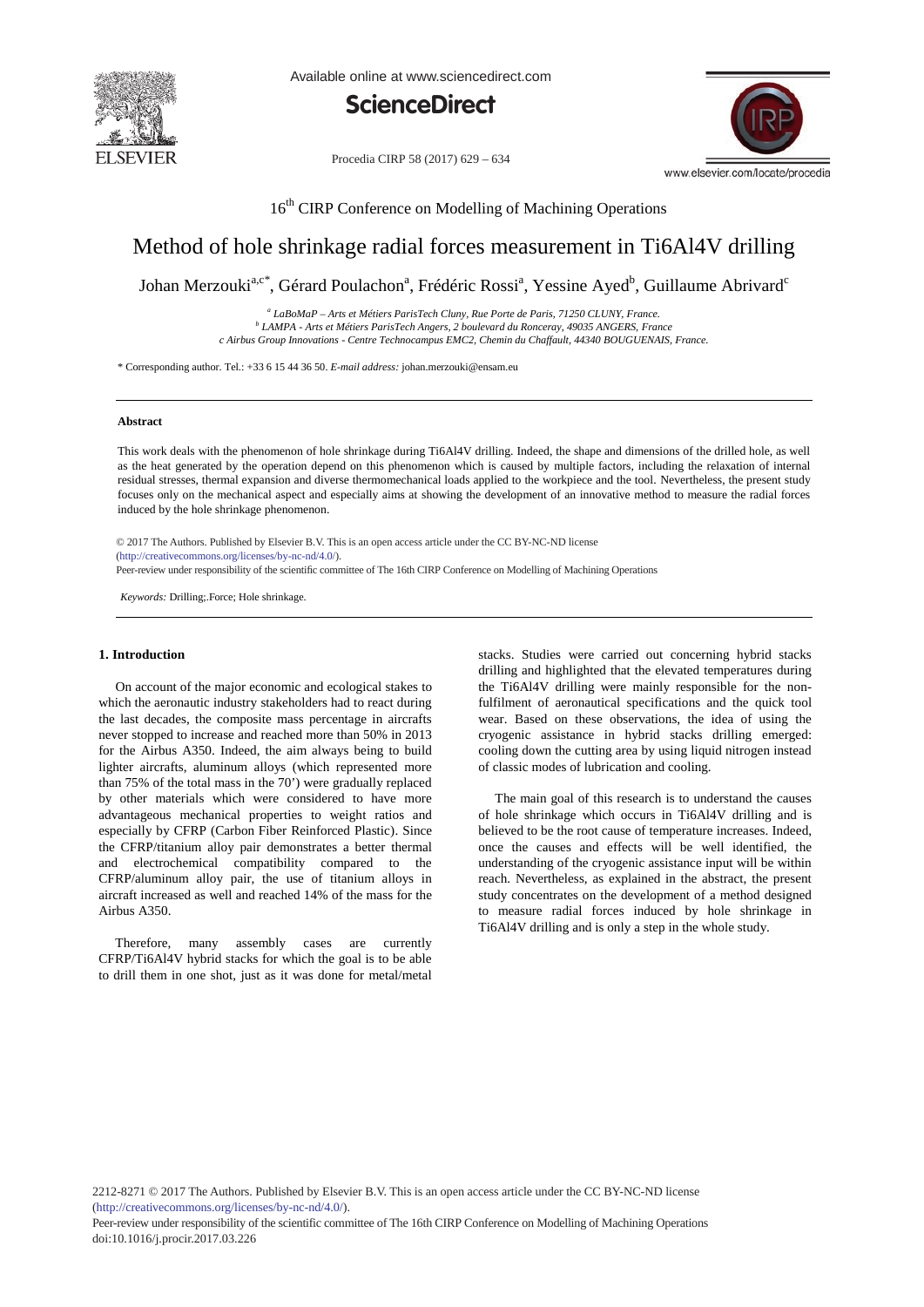#### **2. State of the art**

 Even if there is an obvious lack of studies on cryogenic assistance applied to drilling operations, the concept of cryogenic assistance is known since decades and was tested several times on turning operations. Indeed, researchers like Hong and Ding [1] already confirmed its efficiency when it comes down to improving tool life in Ti6Al4V turning. Also, Courbon et al. [2] conducted tribological tests that confirmed the ability of the assistance to reduce the heat transmitted to the WC-Co cutting tools.

 Nevertheless, in order to analyze and optimize the effects of the cryogenic assistance on the drilling of Ti6Al4V/CFRP stacks, one needs to understand why the operation is difficult. Fig. 1 summarizes the issues discussed in the literature when it comes down to drilling these stacks: for each material taken individually and for their combination in stack configuration.



 $\cdot$  Ti  $\rightarrow$  CF : Drilling of the Ti6Al4V layer first, then the CFRP layer

Fig. 1. Overview of the issues concerning Ti6Al4V/CFRP hybrid stacks drilling.

 Regarding the stack in itself, studies showed that whatever the direction of drilling, the defects on the generated surface were mainly caused by difficulties linked to heat generation induced by the titanium alloy part. For instance, Dornfeld et al. [3] studied burr formation in Ti6Al4V drilling and concluded that its size was directly connected by the temperatures reached in the cutting zone during the exit of the drill. Cantero et al. [4] reached the same conclusions concerning burr formation and researched other issues as well, managing to link microstructural changes on the hole surface with temperature increases.

 As shown on Fig. 2 Brinksmeier and Janssen [5] found out that even at constant cutting conditions throughout the machining, the diameter of the machined hole in a Ti6Al4V

plate varies depending on the drilled depth. Moreover, the measured diameters are smaller than the diameter of the drill which reveals the existence of phenomena leading to shrinkage of the hole. As it happens, Bonnet [6] was able to highlight the major role of hole shrinkage on these temperature increases, yet he did not study the phenomenon in detail. In the end, hole shrinkage seems to be the root cause of the issues faced in titanium alloys drilling and by extension in Ti6Al4V/CFRP stacks, that is why it was chosen to orientate the study in this way.



Fig. 2. Roughness profile of a hole machined in a Ti6Al4V/CFRP/Aluminum stack [5].

 In practice, hole shrinkage in titanium alloys manifests itself as shown on Fig. 3. Indeed, while drilling the workpiece, the actual diameter of the drilled hole is ultimately smaller than the theoretical diameter of the hole which is supposed to be the diameter of the drill. Because of the back taper of the drill, this leads to a contact between the tool and the hole surface which height is directly linked to the hole shrinkage by the angle of the back taper. Consequently, the shrinkage induces two kinds of mechanical loads on the drill margins:

- Tangential loads, due to the friction between the hole surface and the margins. Those can be measured with usual means giving measurement of the torque. Obviously, this friction also has a role in heat generation.
- Radial loads, due to the shrinkage of the hole on the margins. Those cannot be measured by usual means and can only be estimated using unsure assumptions.



Fig. 3. Hole shrinkage and induced mechanical loads on the margins.

 An in-depth study of the literature concerning hole shrinkage in Ti6Al4V drilling showed that this phenomena seems to be the result of the combination of several loads leading to strains in the tool and in the workpiece. Especially: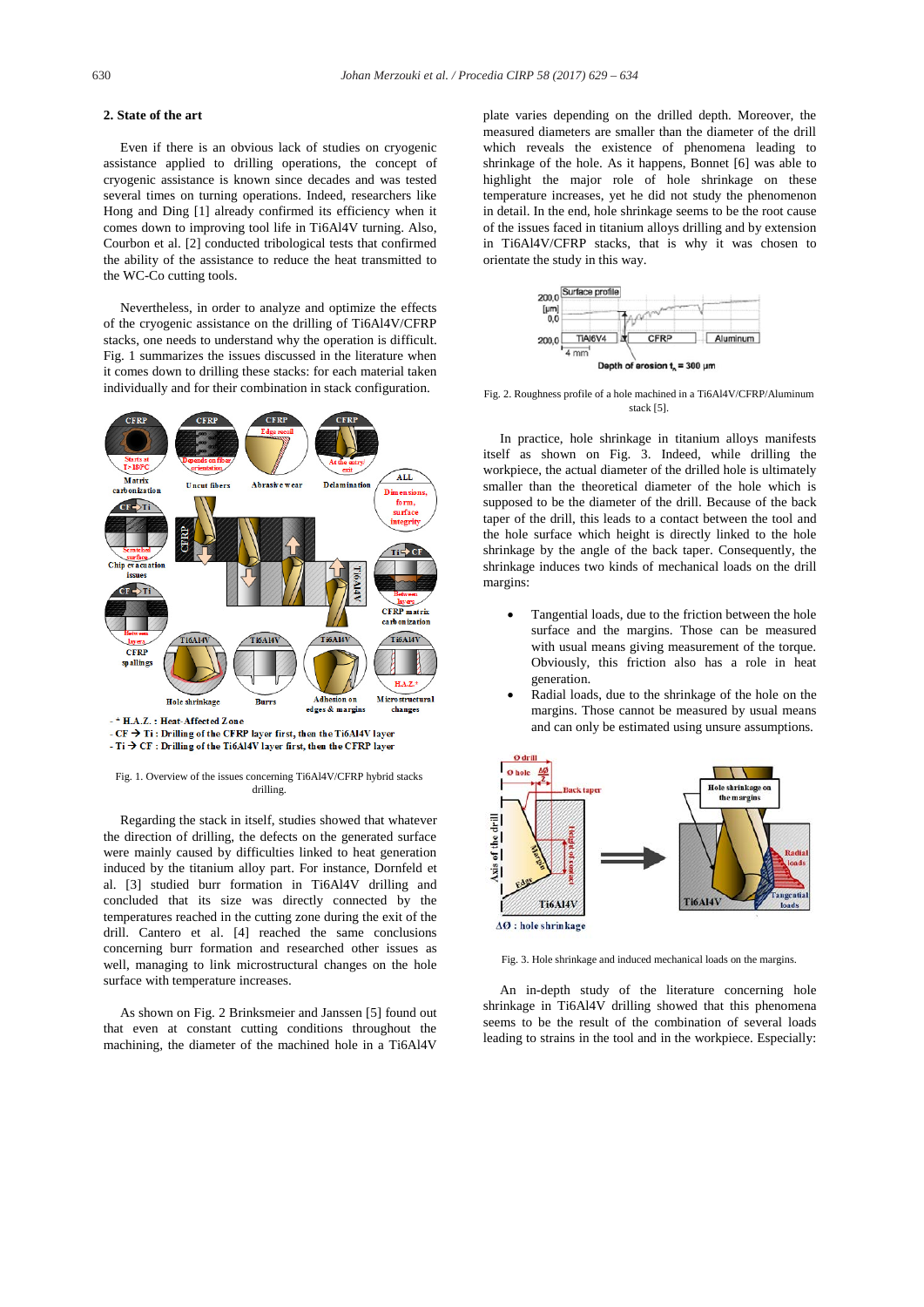- Initial residual stresses relaxation in the workpiece;
- Thermal expansion and contraction in the workpiece and the tool;
- Elastic strains in the workpiece and the tool;
- Plastic strains in the workpiece;
- x Residual stresses induced by the drilling in the workpiece.

 Indeed, those phenomena were already highlighted and sometimes studied in the literature. For instance, as shown on Fig. 4, Bono and Ni [7] tried to predict the final dimensions and form of drilled holes in an aluminum alloy by developing a model taking into account the thermal expansion of the drill as well as the workpiece contraction.



Fig. 4. Prediction of the final dimensions and form of a hole drilled in a aluminium 319 plate [7].

 Also, Bonnet [6] identified two kinds of elastic deformations following the passage of the edge: one elastic springback due to the elimination of the mechanical load and one elastic strain due to the thermal loads on the hole surface. Nobre and Outeiro [8] determined induced residual stresses and strains due to drilling of Ti6Al4V alloy by using an experimental-numerical methodology. It allowed them to compute the induced strain relaxation that follows the operation and leads to a diameter change.

 In every case, in order to understand hole shrinkage, it is necessary to measure the thermal and mechanical loads seen by the hole during its drilling, as well as their effects. Therefore, this paper aims to present the experiment conducted in order to determine the mechanical loads and especially the radial forces induced by hole shrinkage.

#### **3. Experimental setup**

 The drilling tests were performed on a 3 axis DMG 85V CNC milling center. As shown on Fig. 5, the holes were made using ISCAR cutting tools which were composed of a SUMOCHAM holder, reference DCN 120-060-16-5D, and several indexable carbide heads, reference ICM 120 IC908, having 12 mm diameter, 140° tool tip angle, 1% back taper.



Fig. 5. Tool holder and indexable head, assembled and taken apart.

 The goal of this experiment was to measure the radial forces caused by hole shrinkage during Ti6Al4V drilling. In order to get this information and as shown on Fig. 6, holes were drilled between two plates separated by a gap of 1 mm. One was attached to a KISTLER dynamometer (type 9257B, 3 components) and the other was attached to a replica of this dynamometer, thus allowing to measure forces in the plane perpendicular to the drill axis. Moreover, torque and feed force were measured using a KISTLER rotating dynamometer (type 9123C, 4 components).



Fig. 6. Principle of the experiment aiming to measure radial forces.

 The angular position of the edges was measured by bypassing the signals coming from the spindle encoder. As shown on Fig. 7, the angular position of reference was chosen in such a way that  $\theta_{\text{edge}} = 0^{\circ}$  corresponded to the angle where the major cutting edges were parallel to the X-axis of the CNC milling center.



Fig. 7. Angular position of reference.

 The drilling tests were conducted under dry cutting conditions with a cutting speed  $(v_c)$  and a feed (f) equal to 30 m/min and 0,08 mm/rev respectively.

 Afterwards, this particular experiment will be referred to as the "bi-plates case" as opposed to the usual way of measuring efforts on one plate fixed on one dynamometer which will be referred to as the "mono-plate case".

#### **4. Results and discussion**

#### *4.1. Results expressed on a global scale*

 First of all, the forces measured using the KISTLER type 9257B 3-components dynamometer were analyzed on a global scale. Fig. 8 shows the results for the force in the milling center X-axis direction Fx as well as a zoom on a few revolutions of the drill and a zoom on the exit of the drill. It allowed to check that when the drill rises back up and exits the plate, the measured force goes back to zero, proving that there are no remaining loads on the plate. Also, it allowed to check that the oscillations are indeed corresponding to the edges passing by computing the frequency of the signal and comparing it to the frequency of the drill's revolution. These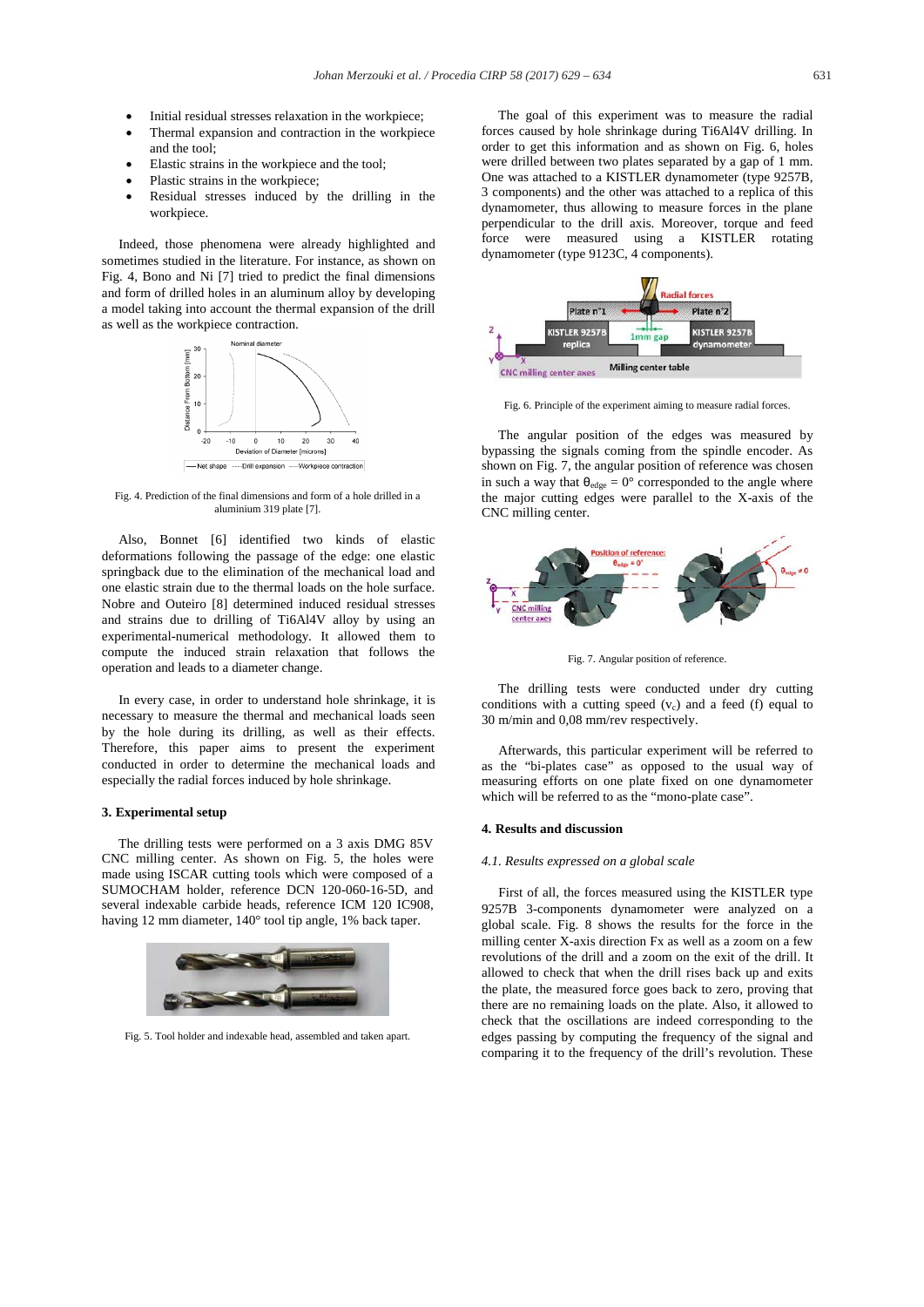observations are also valid for the forces in the milling center Y-axis direction.



Fig. 8. Fx as a function of time in the bi-plates case.

 Then, as the bi-plates case differs from the usual monoplate case, it was critical to check the differences between them. In order to identify and quantify these, the feed force and cutting torque were measured by using a KISTLER type 9123C rotating 4-component dynamometer and the results were confronted with measurements of a drilling in the mono-plate case.

Thus, Fig. 9 shows the comparison on the feed force  $F<sub>z</sub>$  for a drilling operation at  $v_c = 30$  m/min and  $f = 0.08$  mm/rev. In both cases the results were filtered using a Butterworth filter (order  $= 4$ , cutoff frequency  $= 10$  Hz) in order to have a better view of the global evolution without being bothered by the high-frequency phenomena. The difference in feed force is significant, the maximum in the mono-plate case being 1643 N whereas it is 1125 N in the bi-plates case. This experimental setup leads to a feed force which is 31,5 % lower than in the usual case. This can be explained by the fact that in the bi-plates case the center of the drill has no matter to cut.



Fig. 9. Feed force  $F_z$  comparison between the bi-plates case and the monoplate case.

Fig. 10 shows the comparison on cutting torque  $M<sub>z</sub>$  in the exact same conditions. The results were filtered in the same way that the feed force was. The differences in values are also significant for the torque, the maximum in the monoplate case being 6,8 N.m whereas it is 6 N.m in the bi-plates case which is 11,7 % lower and can also be explained by the gap between the two Ti6Al4V plates. In a consistent manner, the deviation between both configurations is smaller in the case of torque because the main contribution to feed force is due to the drill web whereas the main contribution to torque is due to the major cutting edges.



Fig. 10. Cutting torque  $M_z$  comparison between the bi-plates case and the mono-plate case.

#### *4.2. Polar representations of the cutting forces and torque*

 Without an in depth-study of the measured signals, it is virtually impossible to get the information of interest which is the radial forces applied to the drill. That is why each revolution of the drill was processed separately and the cutting forces and torque were expressed in function of the angular position of the edges  $\theta_{\text{edge}}$ . Fig. 11 shows these polar representations of  $F_x$ ,  $F_y$  and  $M_z$  for one complete revolution of the drill. The chosen revolution corresponds to a drilled depth between 13,28 mm and 13,36 mm where the edges and margins of the indexable head have already fully entered in between the two plates.



Fig. 11. Fx, Fy and Mz as a function of  $\theta_{\text{edge}}$  for the 168<sup>th</sup> revolution of the drill.

 Concerning the forces in the X and Y directions, since the coordinate system is fixed, the data is difficult to explain in this state and for only one revolution. Nevertheless, the form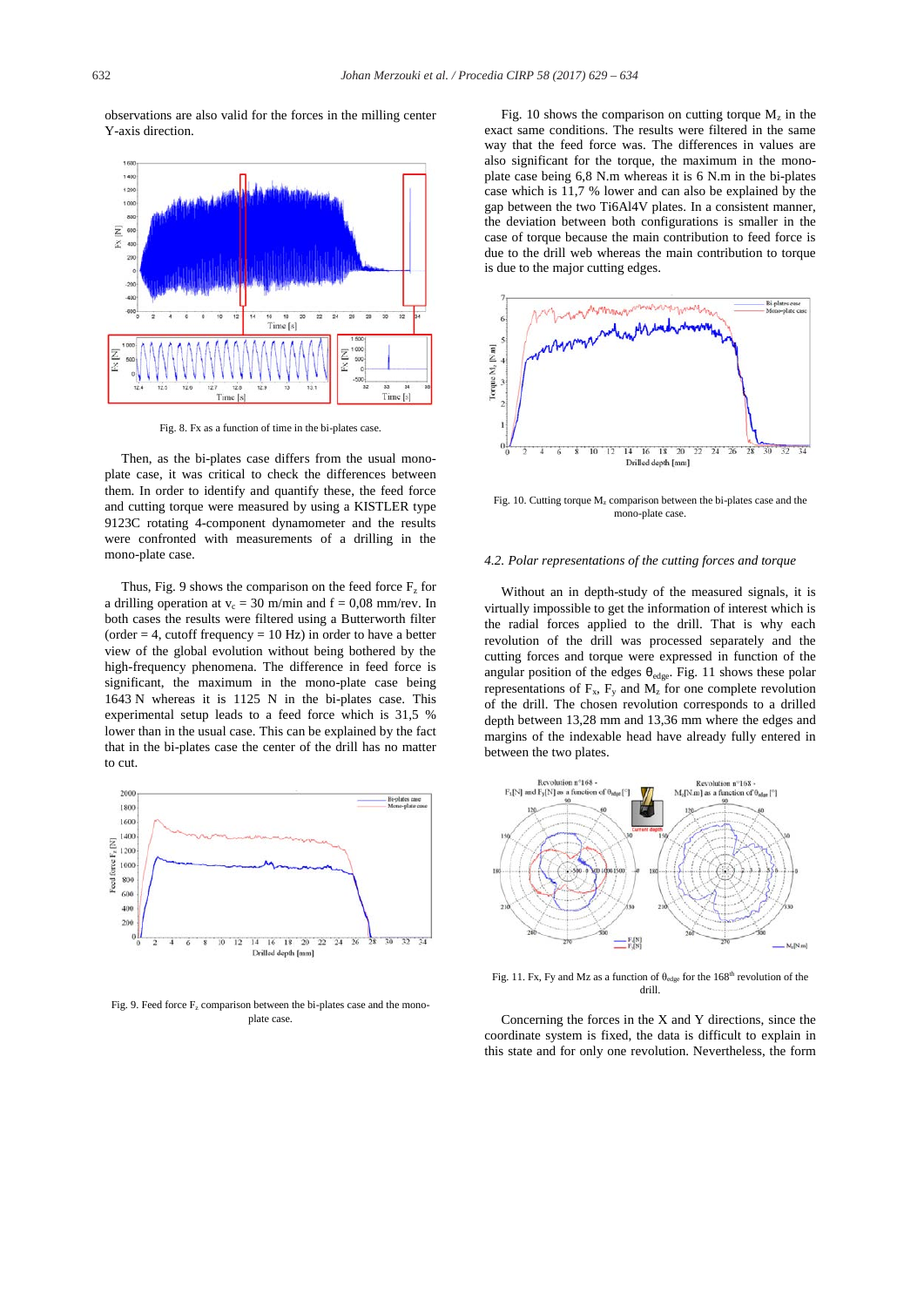of these signals is particular and contains two minima and two maxima for one complete revolution. The cutting torque  $M<sub>z</sub>$  is easier to interpret since its measure does not depend on the coordinate system and is synced with  $\theta_{edge}$ . Here, the minima at around 60° and 240° correspond to the time when the edges are exiting one plate before entering the other. The rest of the signal can be considered stable between 90° and 210° and between 270° and 30°. It means that in order to compute radial and tangential forces,  $F_x$  and  $F_y$  should be taken in between these angles where the cutting operation is stable.

 The remarks made in the previous paragraph are only true for one revolution and the angles where the minima and maxima occur actually change during the drilling and are linked to the geometry of the tool. Indeed, these angles evolve because the parts of the cutting edge and margins in contact with the machined material are changing throughout the drilling. Therefore, theoretical angular ranges of minimum and maximum contact between the drill and the plates were determined using an algorithm developed on SCILAB for which the input data consisted in the coordinates of each point on the edges and the margins, previously determined using a CAD model of the indexable head.

As a result, Fig. 12 allows to see where the minima of cutting torque  $M_z$  happen throughout the whole operation, theoretically and experimentally. The same procedure was applied for the maxima, but since the ranges of maximum contact between the tool and the plates are wider, the experimental determination of  $\theta_{\text{edge}}$  where maxima happen gave scattered results which are difficult to compare to the theoretical ranges.



Fig. 12. Experimental and theoretical  $\theta_{edge}$  for which the minima of  $M_z$ happen as a function of drilled depth.

Nevertheless, this approach allowed to have a global vision of the changes throughout the drilling as well as explaining it with a theoretical approach. More importantly, it led to the detection of an unidentified issue with the chain of measurement which was responsible in this case for an offset of 19 $\degree$  between  $\theta_{\text{edge}}$  and the torque measurements. Indeed, this offset had to be taken into account for the local approach used in the next section.

#### *4.3. Computation of radial and tangential forces*

 The interest of this experiment was to measure the radial forces which are not accessible by usual means. In order to obtain this information, the last step is to compute the radial and tangential forces from  $F_x$  and  $F_y$ . Since the orientation of radial and tangential forces is varying along the margins due to the helix angle, the analysis had to be carried out at a local scale.

To do so, the variations of  $F_x$ ,  $F_y$  and  $M_z$  during the exit of the tool were extracted by taking a mean value between  $\theta_{\text{edge}} = 1^{\circ}$  and  $\theta_{\text{edge}} = -1^{\circ}$  for each revolution of the drill. While this choice was made arbitrary, this angular range ensures that the margins are entirely in contact with the surface of the hole. Since the feed f is of 0,08 mm/rev, the extracted values correspond to the contribution of  $F_x$ ,  $F_y$  and  $M<sub>z</sub>$  for margin portions measuring 0,08 mm of height. The interest of extracting  $M_z$  is to be able to compute the tangential contributions  $\Delta F_t$  using two different methods: by projecting each contribution  $\Delta F_x$  and  $\Delta F_y$  in the local radialtangential basis and by taking half of each contribution  $\Delta M_z$ divided by the distance between the axis of the drill and the margins.

Fig. 13 shows the variations of  $M_z$  as a function of height on the margins, from 0 mm to the height of contact  $H = 1,84$  mm which is marking the end of the contact between the margins and the hole walls. Fig. 13 also shows the polynomial regression used to compute the local contributions  $\Delta M_z$ . The chosen regression consists of a second order polynomial for which the axis of symmetry was constrained to coincide with  $x = H$  in order to obtain smooth results for the computed  $\Delta M_z$  and to ensure that these  $\Delta M_z$ tends towards zero at the end of the contact between the margins and the hole. The exact same treatment was applied to  $F_x$  and  $F_y$ , allowing to compute  $\Delta F_x$ ,  $\Delta F_y$  and  $\Delta M_z$  using the obtained equations.



Fig. 13.  $M_z$  as a function of height on the margins during the exit of the drill

Fig. 14 shows the results of the computation of  $\Delta F_r$  and  $\Delta F_t$ . As discussed earlier,  $\Delta F_t$  was determined using two sources, thus allowing to check the coherence of the results obtained using  $\Delta F_x$  and  $\Delta F_y$ .